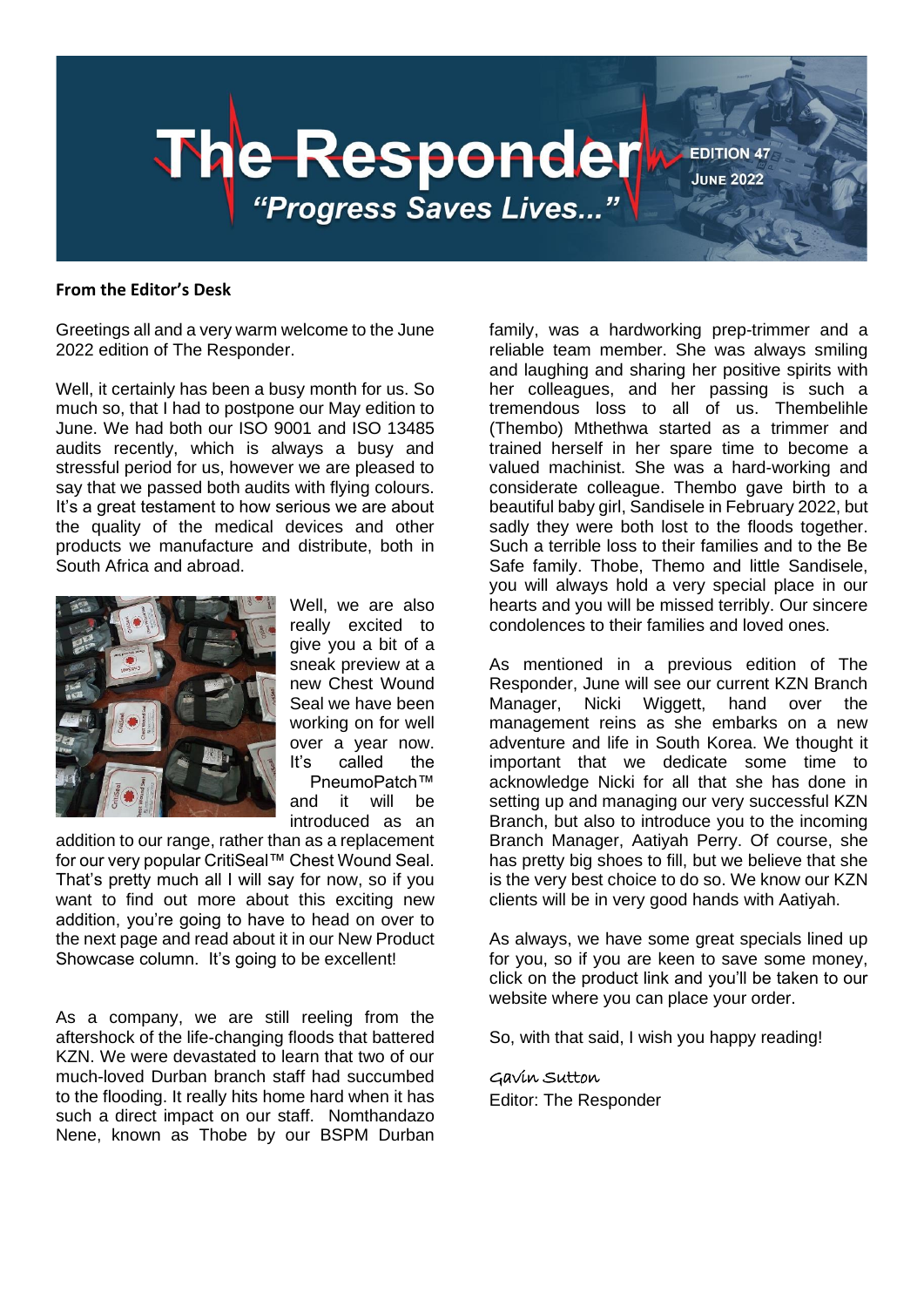### **New Product Showcase**

### **The PneumoPatch™ Chest Wound Seal**

One of the most exciting things we get to do, is develop new medical devices. There is nothing that compares to taking an idea, putting your thinking cap on and developing it into an effective medical device that is designed to save lives. As a company, we are passionate about pre-hospital emergency and critical care. Now what I am talking about here is that very short space of time prehospital medics have to convert a potentially bad patient outcome into one far more favourable. It requires a level head, an ability to think laterally, sound clinical skills and of course, access to the right device.

We have been really fortunate that many of the devices we have developed and manufactured, have all been really well received in the South African market. Some have also garnered quite a bit of interest and support in a number of countries outside Africa. Our CritiSeal Chest Wound Seal has found its way into IFAKs currently been used in the Ukraine Emergency Services and Tactical Medical Units. Having a device designed by us that is being added to kits alongside some of the biggest brand names in world is a huge privilege for us and it goes to show that there are some terrific products being developed in South Africa.

One of the things we have been working hard at is expanding on our range of chest wound seals. In fact, we have been working on a new design to add to our range for over 18 months now. It's not to say that our current CritiSeal is not a great product, because we know it is, however, it really is about giving emergency care providers more choice and ultimately expanded treatment options.

We are really excited to give you a sneak preview into our very latest chest wound seal, the PneumoPatch V™ and PneumoPatch NV™. The V is our vented version with integrated one-way valve and then of course, the NV version is non-vented. So why two different versions? Well, although most end-users prefer using a vented Chest Wound Seal on most patients, there are still a large number of services who prefer using non-vented Chest Wound Seals. If we are going to offer a product that is going to be competing with similar products on the international market, we will need to afford clients options. Secondly, the PneumoPatch NV™ will offer a slightly lower height profile than the V version, so it will also fit in really well when we

launch multi-pack options. PneumoPatch NV™ Duo and PneumoPatch NV™ Quad are strong possibilities for twin and quadruple packs.

Okay, so now that we have set the context somewhat, let's take a closer look at the design of the PneumoPatch V™ and PneumoPatch NV™. Firstly, we have gone with a slightly lower profile gel coating of 1.5mm thick, versus the 2mm on our CritiSeal™. This was done to accommodate the addition of a 20mm press sensitive adhesive layer around the circumference of the PneumoPatch™. This structure applies to both the NV and V versions of the PneumoPatch™.



Additionally, another great property of the gel adhesive layer used on the PneumoPatch™ is that it tends to offer greater adhesion the longer it remains on the chest. This is an excellent property given that there can often be delays evacuating a patient from an unstable or





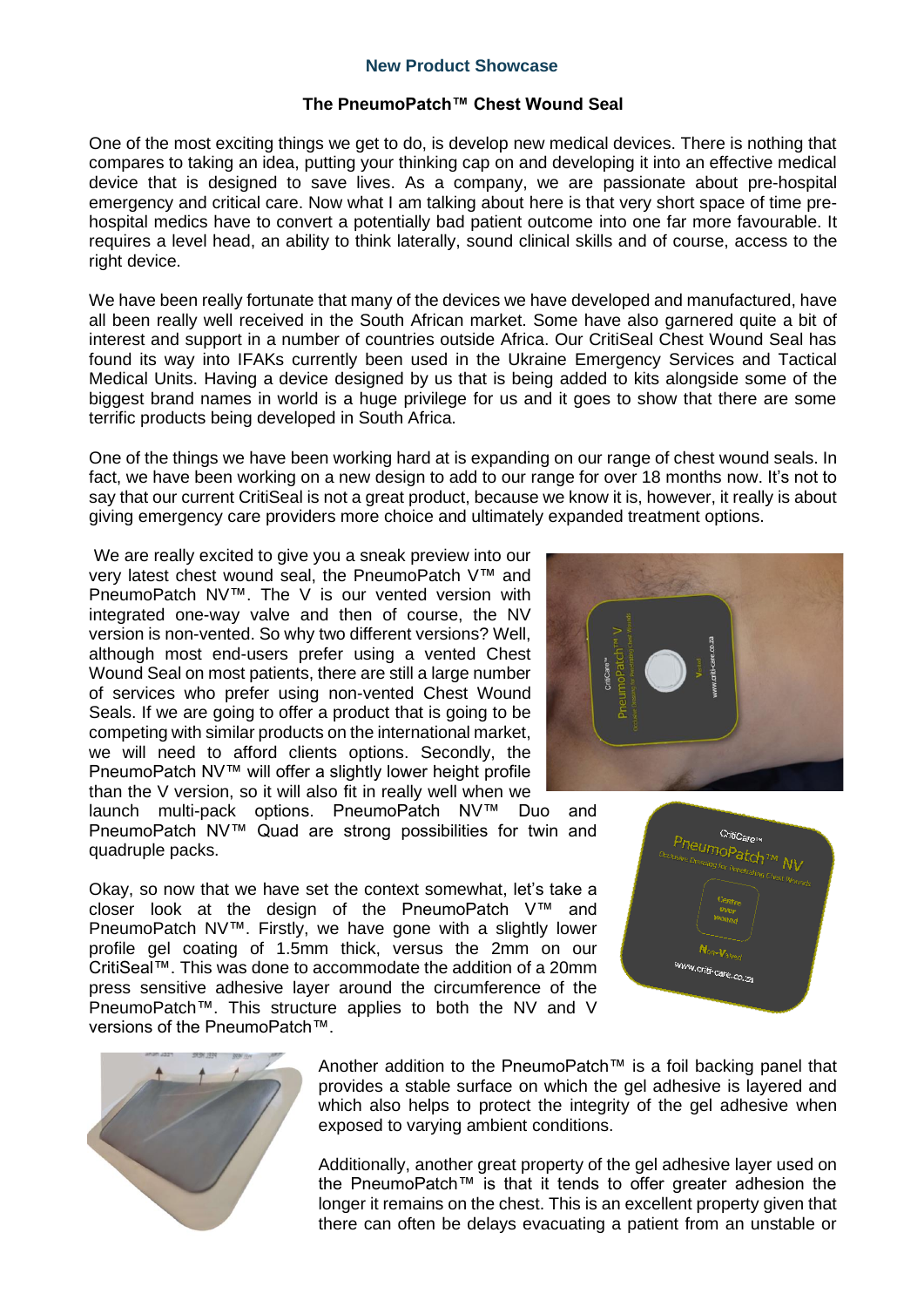#### PneumoPatch<sup>™</sup> NV Occlusive Dressing for Penetrating Chest Wounds

#### Direction for Use

- 1. Use dressing included in the pack to wipe away excess blood and dirt from around the chest wound.
- Tear open the PneumoPatch NV "packaging and locate the tab arrows on the PneumoPatch" backing.
- 3. Peel the backing away from the PneumoPatchNV" exposing the gel adhesive layer.
- Centre the PneumoPatchNV" directly over the chest wound, nd press down firmly to ensure secure adhesion to the chest, 5. Monitor the patient carefully and continuously.



dangerous combat environment to a field hospital or even in cases where rural emergency medical services may have extended transport times to specialist healthcare facilities.

Lastly, the gel adhesive also provides excellent chest wall adhesion in the presence of moisture. Blood and a cool clammy skin are often present with chest trauma and all you will be required to do, is use the 100x100 dressing included in the pack to wipe away excess blood or moisture before applying the PneumoPatch™. It's as easy as that.

The valve integrated into the PneumoPatch V™ may look very similar to a number of other valves on the market, however the dimensions and height of the silicone flutter insert has been very carefully calibrated

to ensure optimal venting of air outwards and completely stopping air from being drawn inwards through the injury site.

Finally, both versions of the PneumoPatch™ will be packaged in excellent quality foil-based packaging with easy-tear access. The PneumoPatch™ will be the first 100% developed, designed and manufactured chest wound seal in South Africa. A first, that we are so very excited about.

We will be going into production very shortly, so keep an eye on our social media pages for updates on this very exciting new addition to our trauma care range. The PneumoPatch™ is going to be extremely competitively priced and we truly believe it will find a very special place in trauma kits across South Africa, and also internationally, in the very near future.

### **Introducing our new Be Safe Paramedical KZN Branch Manager**

As a company, our staff are truly the driving force behind every goal and every milestone we have reached. A company's leadership can sometimes steer a company into an extremely challenging direction. To achieve success with challenges, you require passionate, committed, loyal and hardworking people. Although a company may enjoy some success without this, it will never develop and reach its full potential. It really is as simple as that. We have been really fortunate to have developed an incredible workforce. There are so many unique characters who add immense value to everything we do.



As alluded to in a previous edition of The Responder, our current KZN Branch Manager, Nicki Wiggett, will be leaving us during June to start a new adventure in South Korea, together with her husband Dave. Many of our KZN clients would have had direct dealings with Nicki over the past several years. Nicki has been truly instrumental and the driving force behind the huge growth and endless list of successes we have enjoyed since starting our KZN branch. Starting a branch from scratch with only six staff and growing it to a workforce of over 80 and producing world-class jump bags and a range of respected medical devices is not something many could achieve in such a short time. Her commitment, keen eye for detail and of course her

leadership at the branch, has been inspiring. Although we knew we would have pretty big shoes to fill when finding a replacement for Nicki, as mentioned earlier, we are really fortunate to have some truly fantastic staff.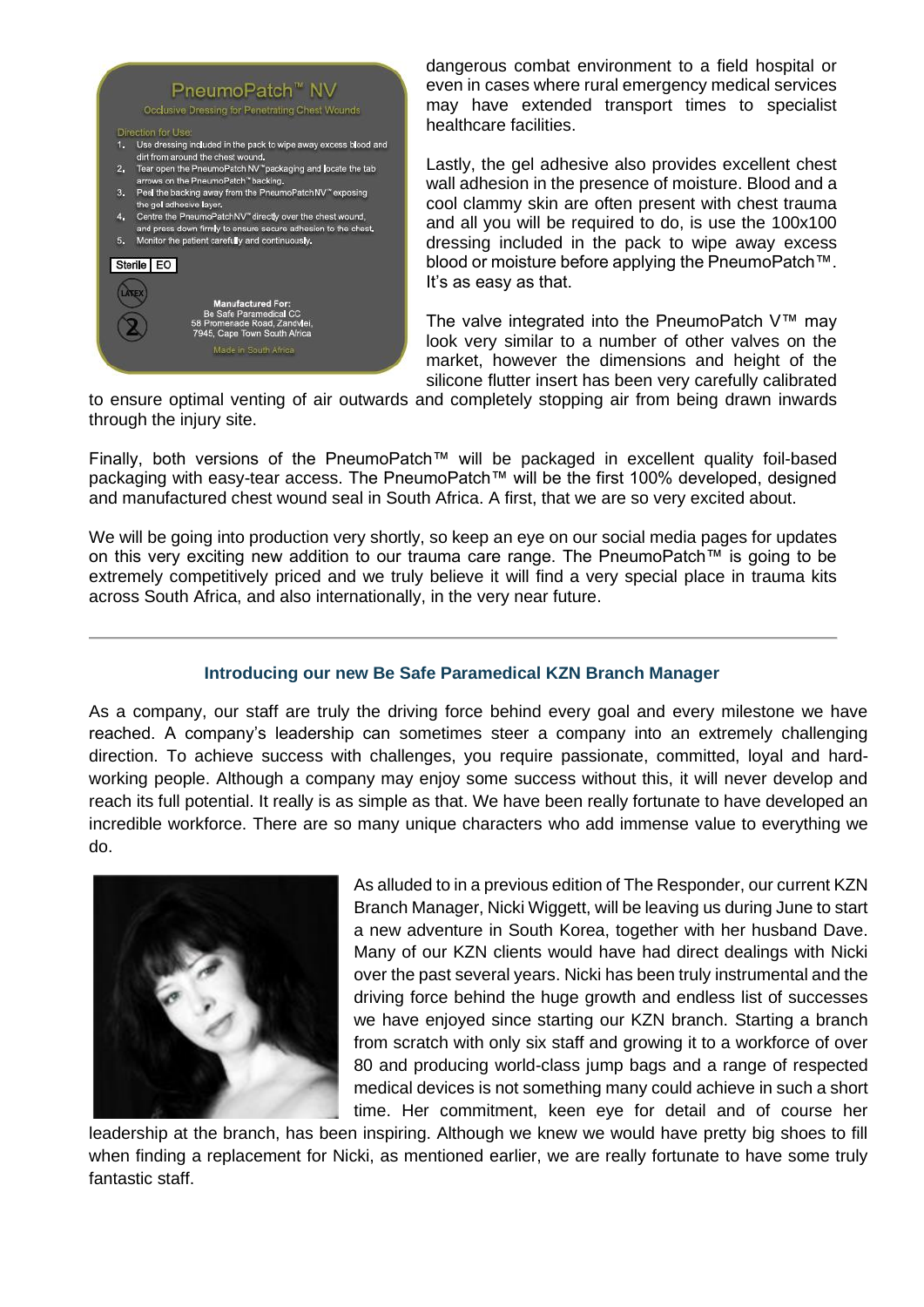Although many companies often experience challenges finding replacements for senior level staff, we believed we had the perfect candidate lined up and our biggest concern was how we were going to get her to say yes. The candidate I am referring to is Aatiyah Perry, who is our National Administrative Manager. It is a challenging role that requires a very broad skillset, the ability to think laterally and most importantly, be a very competent problem-solver. These are all key attributes we would expect a candidate to have to be able to take over the management of a branch, especially one as important to us as our KZN branch. Aatiyah has been a key member of our team for 16 years. She has played an extremely important role in managing vital components of our quality management system, is the person we turn to when things need fixing and understands the crucial administrative aspects of the import and export component of our business.



Knowing Aatiyah is always up for a challenge, we are so very pleased that she agreed to take on the role of our KZN Branch Manager. She has already made the move to Durban and has been working alongside Nicki to ensure a smooth transition into her new role. So far, we are extremely pleased with her progress and there is no doubt in our minds that she will continue the excellent work started by Nicki.

To Nicki, we say a huge thank you for all the incredible work you did to get our KZN branch established and working optimally. We do not for a minute believe that we could have achieved this without you. You have our eternal gratitude and our very best wishes on the next adventure in your life. To Aatiyah, you were the very first person that came to mind when we realised we needed someone to take over management of the branch. We know you will continue delivering the high standard of work you are known for and we wish you all the best with this new challenge in your career and life. We know our KZN branch will be in extremely good hands with you.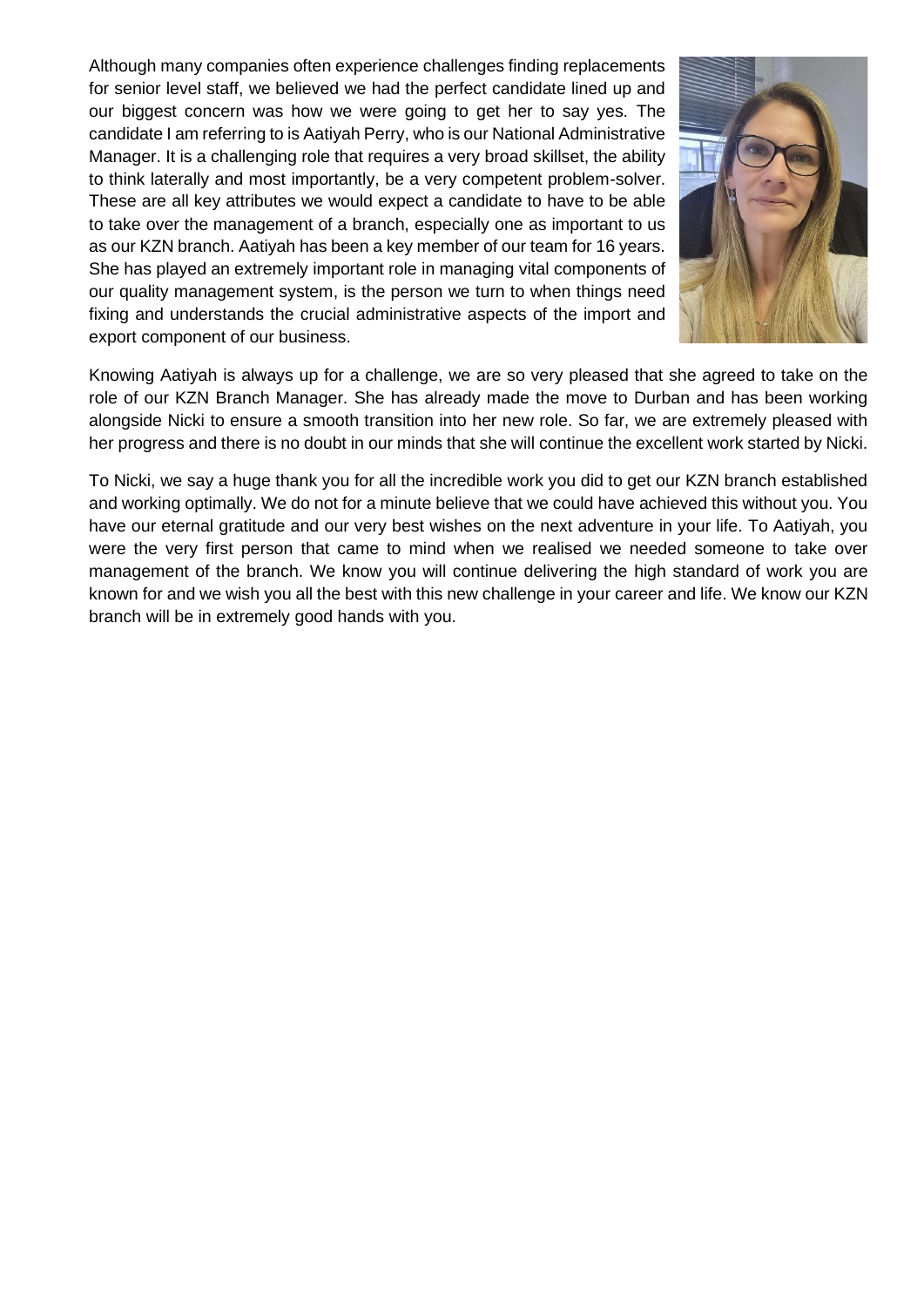## **Responder Specials**

**CritiCare® RescuPAC™ EMS Jump Bag Product Code: REF:BAG.RESCUPAC.CC**



R1 300.00 Inclusive of Vat each **Offer valid until 30 June 2022 or while stocks last**

**Buy Now** 

**CritiCare® RapidPAC EMS Jump Bag Product Codes: REF:BAG.RAPIDPAC.CC**



R1 000.00 Inclusive of Vat each **Offer valid u[ntil 30 June](https://be-safe.co.za/product/criticare-rapidpac-ems-jump-bag/) 2022 or while stocks last**

**Buy Now** 

**CritiCare® GearPAC™ Bunker Kit Bag Product Codes: REF:BAG.GEARPAC.CC**



R480.00 Inclusive of Vat each **Offer valid u[ntil 30 June](https://be-safe.co.za/product/criticare-gearpac-tog-bag/) 2022 or while stocks last**

**Buy Now** 

**CritiCare® AmbuPAC™ EMS Jump Bag Product Code:** REF:BAG.AMBU.RED



R2 070.00 Inclusive of Vat each **Offer valid until 30 June 2022 or while stocks last**

**Buy Now** 

**CritiCare® TraumaPAC EMS Jump Bag Product Code:** REF:BAG.TP.CC.R



R1 600.00 Inclusive of Vat each **Offer valid until 30 June 2022 or while stocks last**

**Buy Now** 

**CritiCare® CrashPAC™ EMS Jump Bag Product Code:** REF:BAG.CP.TB.CC



R3 100.00 Inclusive of Vat each **Offer valid until 30 June 2022 or while stocks last**

**Buy Now**